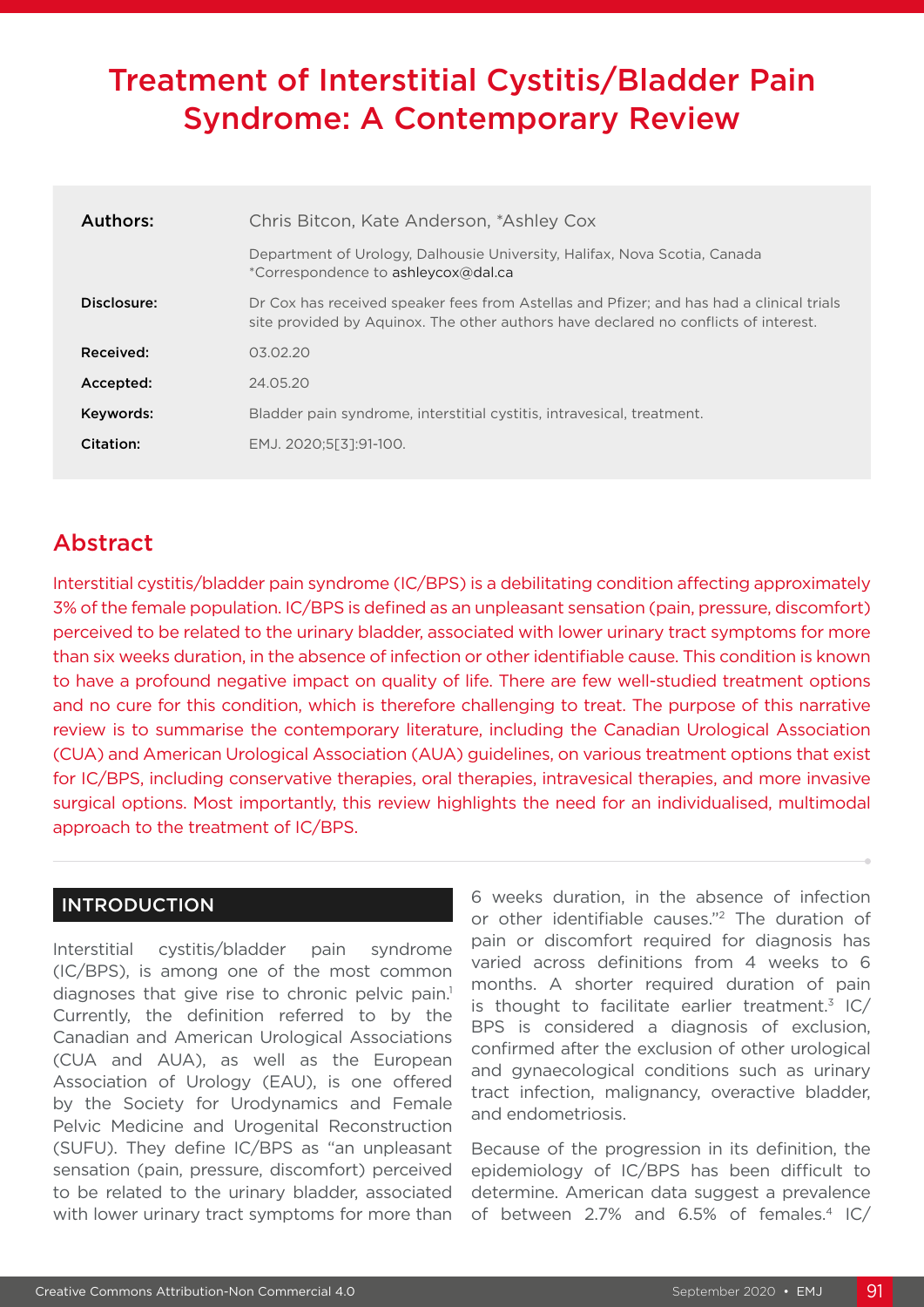BPS affects both females and males, though studies have shown a 5:1 female-to-male preponderance.<sup>5</sup> However, it is thought that there is a dramatic under-reporting of this condition in men attributable to the significant symptom overlap of chronic prostatitis/chronic pelvic pain syndrome.<sup>6,7</sup>

The aetiology of IC/BPS is poorly understood. Multiple theories exist, including disruption in the permeability of the urothelium lining the bladder (glycosaminoglycan deficiency), infection, autoimmune activation, mast cell infiltration, and neurogenic mechanisms. Approximately 5–10% of patients presenting with this symptom complex will be found to have ulcerations in the bladder known as Hunner's lesions (HL).<sup>8</sup> HL are associated with more severe symptoms and decreased bladder capacity, although it is not possible to identify patients with HL based on symptoms alone. Recommendations on the utility of cystoscopy vary between guidelines.<sup>3</sup> The CUA guidelines list cystoscopy as 'recommended' for all patients with IC/BPS, while the AUA guidelines consider cystoscopy 'optional'.<sup>1</sup> The aetiology of HL is yet to be determined. Biopsy of these lesions is mandatory to rule out other underlying disorders such as carcinoma *in situ*, urothelial carcinoma, other malignancy, nephrogenic adenoma, or eosinophilic cystitis.

Treatment must be focussed on maximising quality of life (QoL), as there is no treatment that will change the natural history of this condition or cure IC/BPS. Traditionally, the treatment of IC/BPS has been approached in an algorithmic fashion; however, there has been a shift towards treating patients based on symptom phenotypes.<sup>1,6</sup> A classification system, UPOINT, has been proposed as a way to direct multimodal therapy with an individualised approach. UPOINT domains include urinary, psychological, organ-specific, infection, neurologic, and muscle tenderness.9

In addition to symptom phenotype, treatment options should be based on the degree of QoL impairment, patient preference, availability or access, and adverse event profile. Figure 1 is adapted from the CUA guidelines on IC/BPS and offers a summary for the management options for IC/BPS.6

IC/BPS, whether nonulcerative or ulcerative, remains a poorly understood entity which lacks effective, evidence-based treatments. IC/BPS presents healthcare professionals with a dilemma when selecting appropriate treatment options for patients; multiple treatments already exist but the evidence supporting these treatments is often conflicting. In addition, new treatments covering a variety of therapeutic mechanisms are continuously being investigated. Decisions regarding treatment selection, and keeping up-to-date on new treatments being explored, remain a challenge for healthcare professionals. The rationale for this narrative review is to offer clinicians a practical approach to the treatment of both nonulcerative (NUIC) and ulcerative IC/BPS (UIC) and secondly, to provide a brief update on potential novel therapies for the treatment of IC/BPS.

#### **METHODS**

A literature search was carried out for this narrative review. PubMed was searched using the terms 'interstitial cystitis' and 'bladder pain syndrome' over the last 5 years. The authors searched using the filters "English", "core clinical journals", "age 19+" and "humans". In addition, recent guidelines from major urological associations, as well as other review articles, were examined to obtain pertinent references on standard recommended treatment options for IC/BPS and novel therapies.

#### NONULCERATIVE DISEASE

#### Conservative Therapies

Therapies recommended to all patients with IC/ BPS, regardless of subtype, include education, dietary modifications, bladder training, and adaption of stress-management techniques. There is substantial evidence to suggest that 40–50% of patients will improve with adherence to these principles alone.10,11 Up to 90% of patients report dietary triggers for their IC/BPS symptoms.<sup>12</sup> Common dietary triggers include acidic foods (i.e., tomatoes, citrus), caffeine, alcohol, spicy foods, and artificial sweeteners. Bladder training, including urge-suppression and distraction techniques, may be beneficial.<sup>13</sup>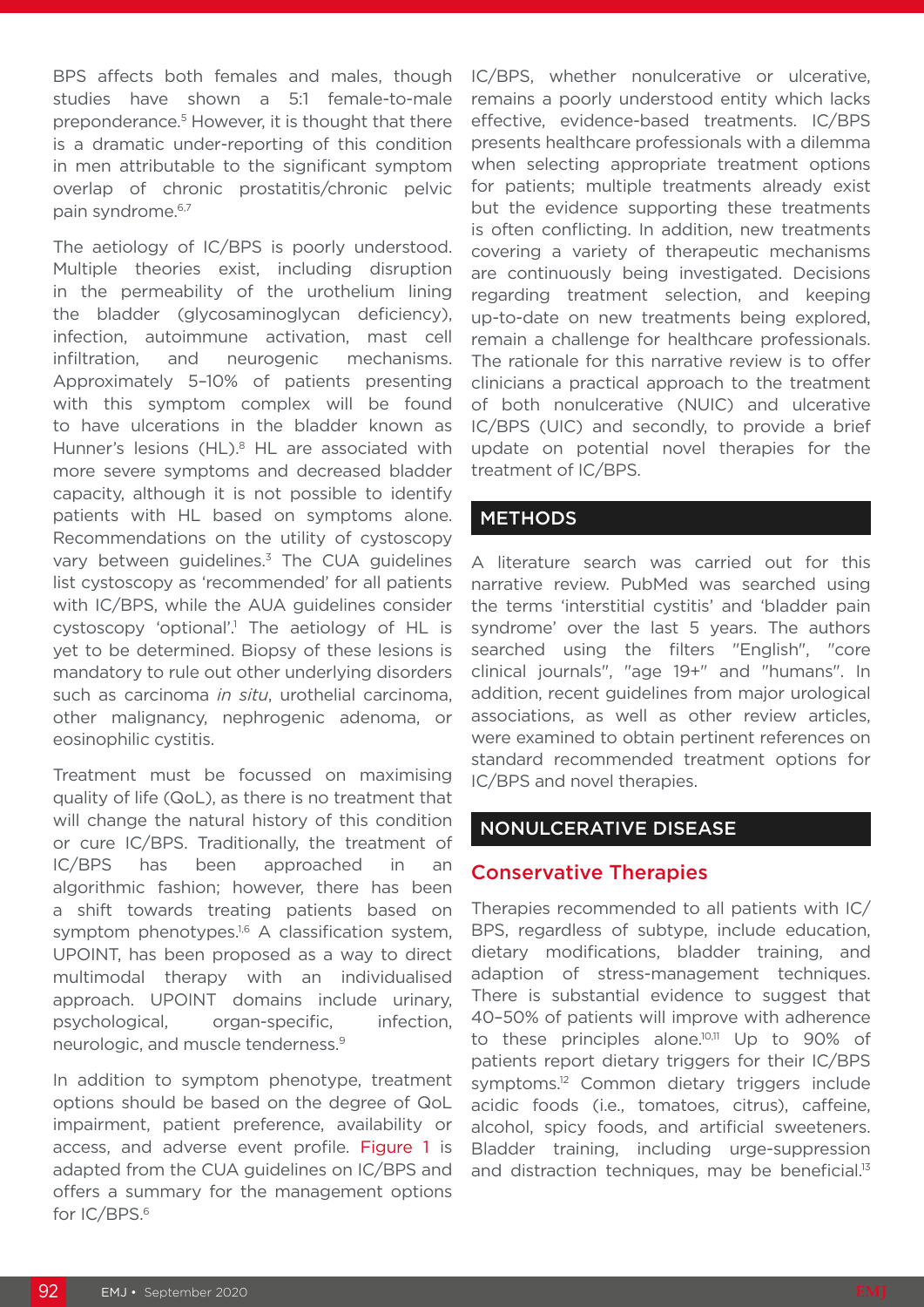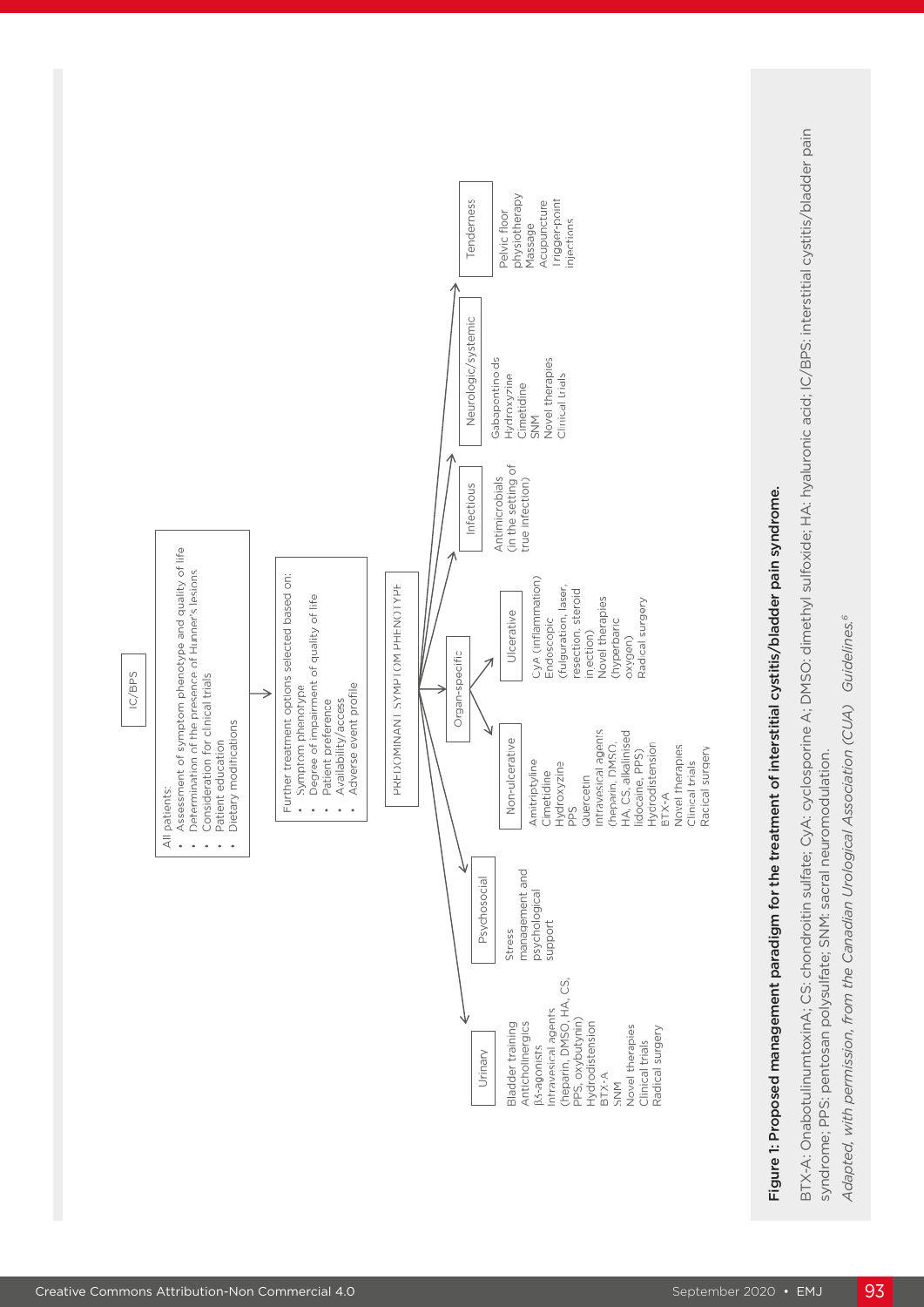Psychological stress is known to be a trigger for IC/BPS symptoms and techniques including yoga, reduced work hours, and exercise are thought to be beneficial.<sup>14</sup>

Up to 87% of patients with IC/BPS will have concomitant pelvic floor muscle dysfunction and muscle tenderness.<sup>15</sup> These patients may also report issues with dyspareunia and bowel dysfunction. These patients have a high chance of symptom improvement and a 21% chance of cure with pelvic floor physiotherapy.<sup>16,17</sup> Massage techniques and physiotherapy are recommended by the CUA for these patients. These techniques may be costly and difficult to access for some patients.

#### Medical Management

There are a variety of oral therapies that have been studied for the treatment of IC/BPS, including amitriptyline, pentosan polysulfate (PPS), hydroxyzine, cimetidine, gabapentinoids, and cyclosporine A (CyA). In general, medications are reserved for patients who have failed a trial of conservative therapies alone.

PPS (Elmron®) is the only oral medication approved by the U.S. Food and Drug Administration (FDA) and Health Canada for the treatment of IC/BPS. PPS is an oral heparinoid and is thought to exert its effect through replacement of the urothelial glycosaminoglycan layer.18 Multiple small, placebo-controlled, randomised controlled trials (RCT) have been completed, reporting conflicting results, possibly because of the study design. A meta-analysis, including data on >400 patients, summarised these results comparing PPS to placebo; the meta-analysis concluded a significant improvement in symptoms of pain (37%), urgency (28%), and frequency (54%), but not nocturia.19 There is an ongoing observational trial assessing the outcomes of PPS in combination with hydrodistension.20 The therapeutic effects of PPS may not be seen for up to 6 months. PPS may also be administered intravesically.<sup>21</sup> PPS is costly and may result in side effects, including diarrhoea, nausea, headache, abdominal pain, and reversible alopecia. In addition, a recent association between long-term PPS use (median 19.2 years) and vision-threatening maculopathy has been reported.<sup>22</sup> Given the significant improvements in up to 44% of patients and

the low rate of serious adverse events, PPS has been considered an option in the CUA and AUA guidelines.1,6

The tricyclic antidepressant amitriptyline has anticholinergic, antihistamine, analgesic, and sedative properties. There is evidence to support the use of amitriptyline, as placebo-controlled RCT have found a statistically significant improvement in symptom scores (p=0.005), and urinary urgency and pain (p<0.001) in comparison to placebo.<sup>23,24</sup> Trials fail to show a benefit in doses <50 mg and side effects at this dose are common.10 Side effects include sedation, dry mouth, and constipation. Amitriptyline is considered an option by the CUA and AUA, after conservative strategies alone have failed.

Excess production of mast cells within the detrusor muscle of the bladder, leading to histamine release, is one of the proposed causes of IC/BPS. Following this theory, the use of cimetidine, an H2-histamine antagonist, has been investigated for the treatment of IC/BPS. Its use is supported by evidence from two small, observational trials and a small RCT, with no reported side effects.25 Symptoms of nocturia and suprapubic pain were among those most improved. Current regimes practised are 400– 800 mg/day divided between two or three doses.

Hydroxyzine, another antihistamine, has been studied in a few small RCT, with conflicting results. One observational study found a 40% reduction in symptoms. In another RCT, there was minimal benefit of hydroxyzine versus placebo; however, there was a benefit with adding hydroxyzine to PPS, increasing the response rate to 40% versus 28% with PPS alone.<sup>26</sup> Side effects of hydroxyzine are common and may include drowsiness, constipation, dry mouth, and gastrointestinal symptoms.

Many other oral agents have been studied for treatment of IC/BPS, with very limited or conflicting results. Not all of these medications have been included in guideline statements but may be of value when treating this patient population. Patients should be informed of the lack of large trials to support the use of these medications for IC/BPS and be made aware of potential side effects. These agents include gabapentin, pregabalin, quercetin, montelukast, sildenafil, and L-arginine.<sup>27</sup>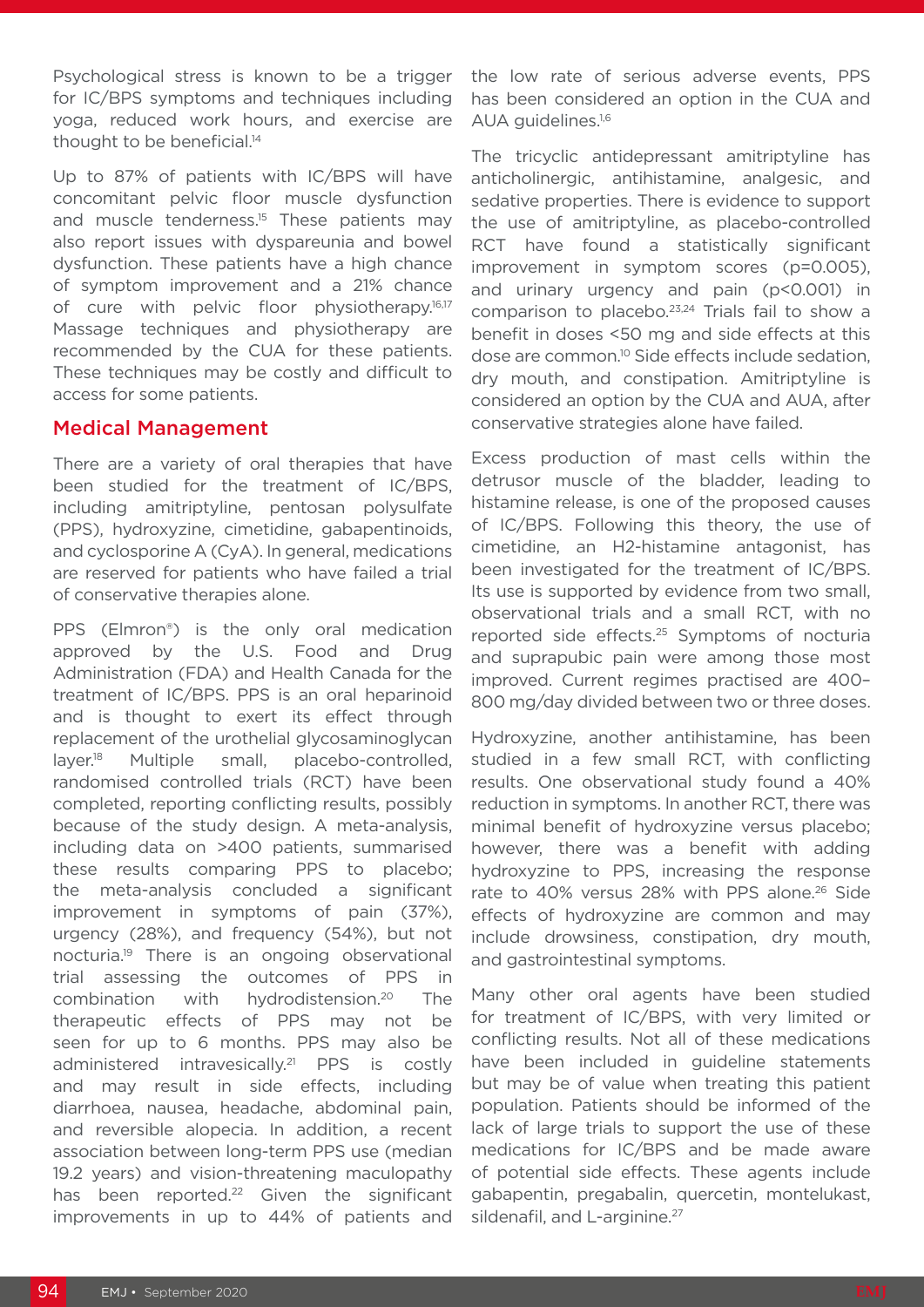#### Intravesical Therapy

Several agents have been studied for intravesical use in the treatment of IC/BPS. Examples of these include heparin, dimethyl sulfoxide (DMSO), multi-agent combinations, PPS, hyaluronic acid, chondroitin sulfate, lidocaine, *bacillus Calmette– Guérin* (BCG), and resiniferatoxin. There is no consensus on the frequency, duration, or dose of intravesical therapies for IC/BPS. Common side effects of intravesical therapies include mild discomfort, haematuria, and urinary tract infection. Based on evidence showing no convincing improvement in symptoms and a high side effect profile, BCG and resiniferatoxin should not be used.

DMSO is the only FDA- and Health Canadaapproved intravesical agent. Its mechanism of action is thought to include anti-inflammatory and muscle relaxant effects. Data on the effectiveness of DMSO seem to be dated and conflicting. A 2007 Cochrane review reported no significant improvement over placebo;<sup>28</sup> however, further studies suggested there may be a role for DMSO, particularly in patients with ulcerative disease.29 Treatment with DMSO may cause halitosis ('garlic breath' odour) or temporary flare of symptoms after the initial treatment.

Heparin is thought to exert anti-inflammatory and angiogenesis-promoting effects on the bladder mucosa. It may be used alone (20,000– 40,000 units diluted in 10–50 mL of normal saline) or in conjunction with lidocaine, sodium bicarbonate, and DMSO.<sup>6</sup> Several studies have suggested a symptomatic improvement with heparin at a variety of doses (56–73% of patients with symptomatic improvement at  $3$  months).<sup>30,31</sup> Heparin instillations may be administered by the patient at home on an as-needed basis and represent an option for the treatment of symptomatic flares. Further research to confirm the benefit of the abovementioned intravesical therapies would be beneficial but novel, large, well-designed trials are lacking. Despite this, these therapies are used commonly. Intravesical therapies remain second-line therapies based on the AUA guidelines and are recommended in select patients based on the CUA guidelines.

#### Hydrodistension (Bladder Dilation)

Despite a lack of standardised technique, hydrodistension has been used for almost 100 years and is one of the most commonly used treatments for IC/BPS.<sup>32</sup> This technique involves performing a cystoscopic examination under general anaesthetic and filling the bladder with sterile water to its maximum anaesthetic capacity at a pressure of 80-100 cm H<sub>2</sub>O. Theoretically, it is beneficial due to a temporary ischaemia to nerve endings resulting in a decrease in bladder pain and increased bladder capacity. There is a lack of randomised data for this technique.<sup>33</sup> Dated observational studies report variable findings, with a response rate ranging from 30–54% at 1 month to 0–37% at 6 months following treatment.<sup>6</sup> The treatment effects are not permanent and the procedure may need to be repeated. Data regarding the long-term effects of repeat hydrodistension are lacking. A contemporary systematic review evaluated the evidence for the use of hydrodistension for BPS, focussing on patient-related outcomes. Seventeen studies were included, none of which used a validated outcome measure to assess the effect of hydrodistension alone.<sup>33</sup> The AUA guidelines suggest hydrodistension be used as a third-line therapy and it is considered optional in select patients by the CUA.

#### OnabotulinumtoxinA (BTX-A)

OnabotulinumtoxinA (BTX-A) has been studied for the treatment of IC/BPS based on the antinociceptive and motor-paralytic actions of this agent. It is approved for the treatment of overactive bladder and urgency incontinence and is widely used. Multiple small RCT have been conducted on patients with IC/BPS with conflicting results. A contemporary metaanalysis of 12 RCT, including 459 patients, found a significant improvement in Interstitial Cystitis Symptom Index (ICSI) and Problem Index (ICPI) scores, pain scores, and daytime frequency in patients with IC/BPS treated with BTX-A.<sup>34</sup> A recent network meta-analysis of intravesical therapies for IC/BPS found that BTX-A, in comparison to instilled intravesical therapies, resulted in the greatest improvement based on global response assessment (GRA).<sup>35</sup> Larger RCT are required to confirm these results. Several variations to the delivery of intravesical BTX-A have been studied, including injecting BTX-A into the bladder trigone as opposed to the posterior bladder wall, and instillation of BTX-A into the bladder in a liposomal formulation. $36,37$ Patients must be aware of the potential risk of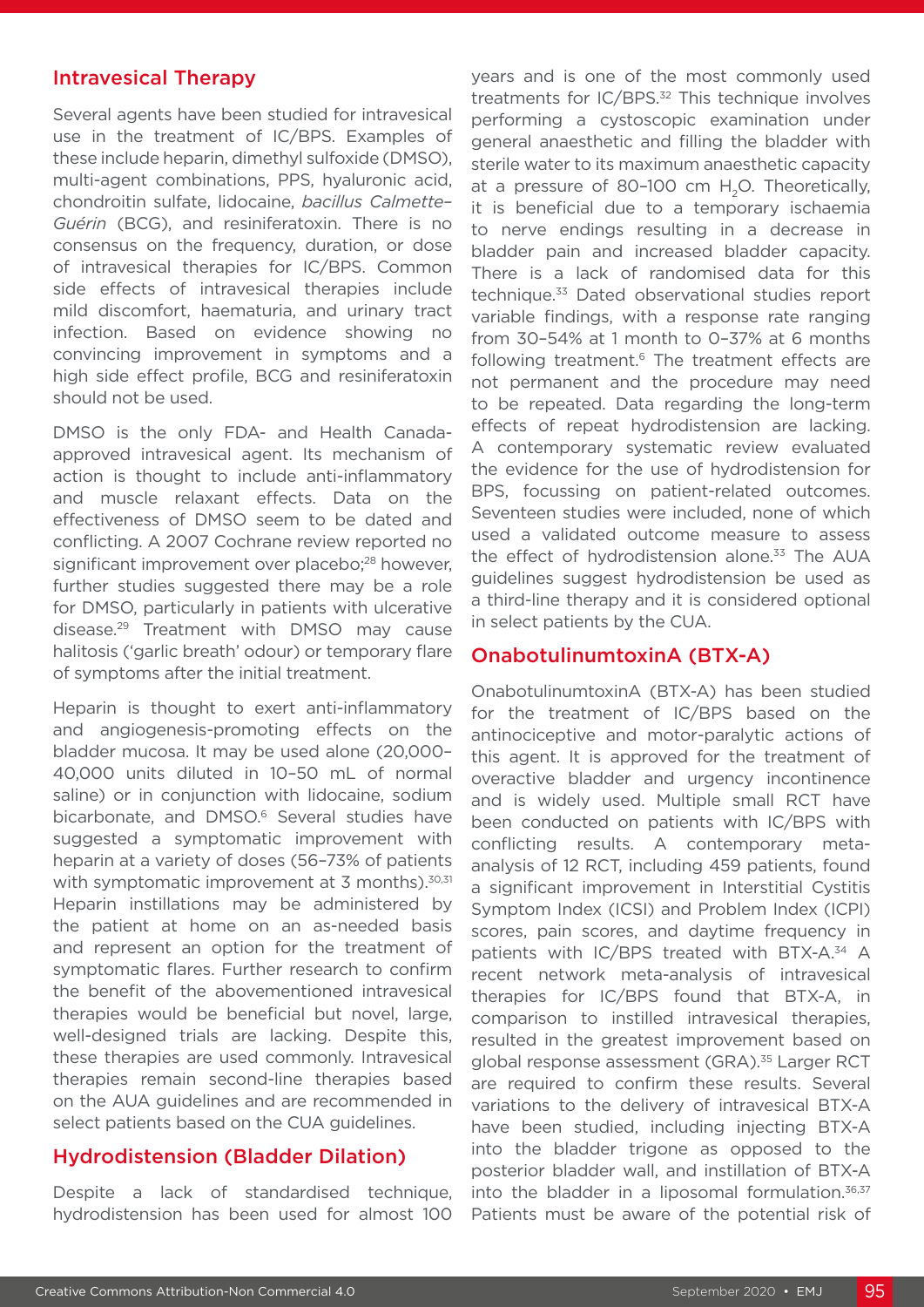urinary tract infection, haematuria, and need for temporary clean intermittent catheterisation following BTX-A. BTX-A is also an option for patients with UIC. BTX-A is considered a fourthline therapy for IC/BPS based on the AUA guidelines and an optional treatment based on CUA guidelines.

#### Sacral Neuromodulation

Sacral neuromodulation (SNM) is not approved for the treatment of IC/BPS but is used for urgency incontinence and frequency–urgency syndrome, both of which commonly occur with IC/BPS. SNM involves the implantation of a permanent tined lead into the third sacral foramina to regulate the afferent sacral nerve and modify bladder function. Multiple observational trials demonstrate a 42–95% improvement in symptoms.<sup>38,39</sup> Peters et al.<sup>38</sup> demonstrated a decrease in narcotic use following SNM implant. Long-term success rates approach 72% up to 62 months.40 To date, RCT are lacking. Patients must be considered appropriate surgical candidates and be aware of the risks, including failure, need for surgical revisions, pain, and infection. The surgical revision rate for reasons other than routine battery change ranges from 27–50%. The AUA considers SNM to be a fourthline therapy, while the CUA considers SNM optional in select patients. This technology may not be widely available at all centres.

### ULCERATIVE DISEASE

UIC is characterised by the presence of ulcerlike lesions in the bladder lining. HL are identified on cystoscopic evaluation. The prevalence of HL ranges from 5-10%.<sup>41,42</sup> There is some evidence to suggest that the pathophysiology of pain associated with UIC differs from that of NUIC.<sup>41</sup> In addition to the therapies for NUIC, treatment with immunomodulating agents such as cyclosporine A, fulguration of ulcers, and major surgery in the form of urinary diversion are additional options for the treatment of UIC.

### Cyclosporine A

CyA is an immunosuppressive agent involved in the regulation of T cells. As autoimmune dysfunction has been suggested as a potential cause of UIC, CyA has been studied for the treatment of IC/BPS at varying doses. RCT

have compared CyA in addition to PPS versus PPS alone and found a superior effect with the addition of CyA (59% versus 13%; p<0.001).<sup>43</sup> Patients with HL appear to derive more benefit from CyA than those without ulcers (68% versus 30% response rate, respectively).<sup>44</sup> More recently. a systematic review assessed the treatment effect of CyA in patients with IC/BPS. Eight studies were included, three of which were RCT. The authors concluded that treatment with CyA could potentially result in long-term benefit; however, further evidence is required to confirm these findings.45 CyA may be dosed at 2 mg/kg divided into twice daily (bid) dosing and drug levels should be monitored. Side effects are common, and patients must be monitored for renal impairment, hepatic impairment, electrolyte abnormalities, hypertension, and infection. Frequent side effects and the need for strict monitoring while on therapy has limited the use of CyA in clinical practice. However, Crescenze et al.<sup>46</sup> reported novel data on a large cohort of patients with UIC, of which 47% (26/55) were treated with CyA with favourable results. The AUA guidelines consider CyA a fifth-line therapy, while the CUA guidelines list CyA as an option in patients refractory to other therapies. CyA may be an appropriate therapy at centres with prior experience and supports in place to facilitate patient monitoring.

#### Ulcer Fulguration

Primary endoscopic ablation of HL has been used since 1971.<sup>47</sup> Treatment of HL has been shown to significantly decrease urinary symptoms including daytime frequency, urgency, and nocturia.48 In a large observational study, 90% of 103 patients reported symptomatic relief, which lasted for up to 3 years in 40%.49 Electrocautery fulguration, laser ablation, or resection of HL are accepted and recommended treatment options.1,46 When comparing transurethral resection of HL to transurethral coagulation, Ko et al.<sup>50</sup> found no significant difference in HL recurrence-free time (12.2 versus 11.5 months for transurethral resection versus coagulation; p=0.735). There was also no difference in symptomatic improvement between groups, but the transurethral resection group had an increased rate of bladder injury compared to transurethral coagulation (7.9% versus 3.4%).50 Although initial treatment of lesions often results in symptomatic relief, ulcers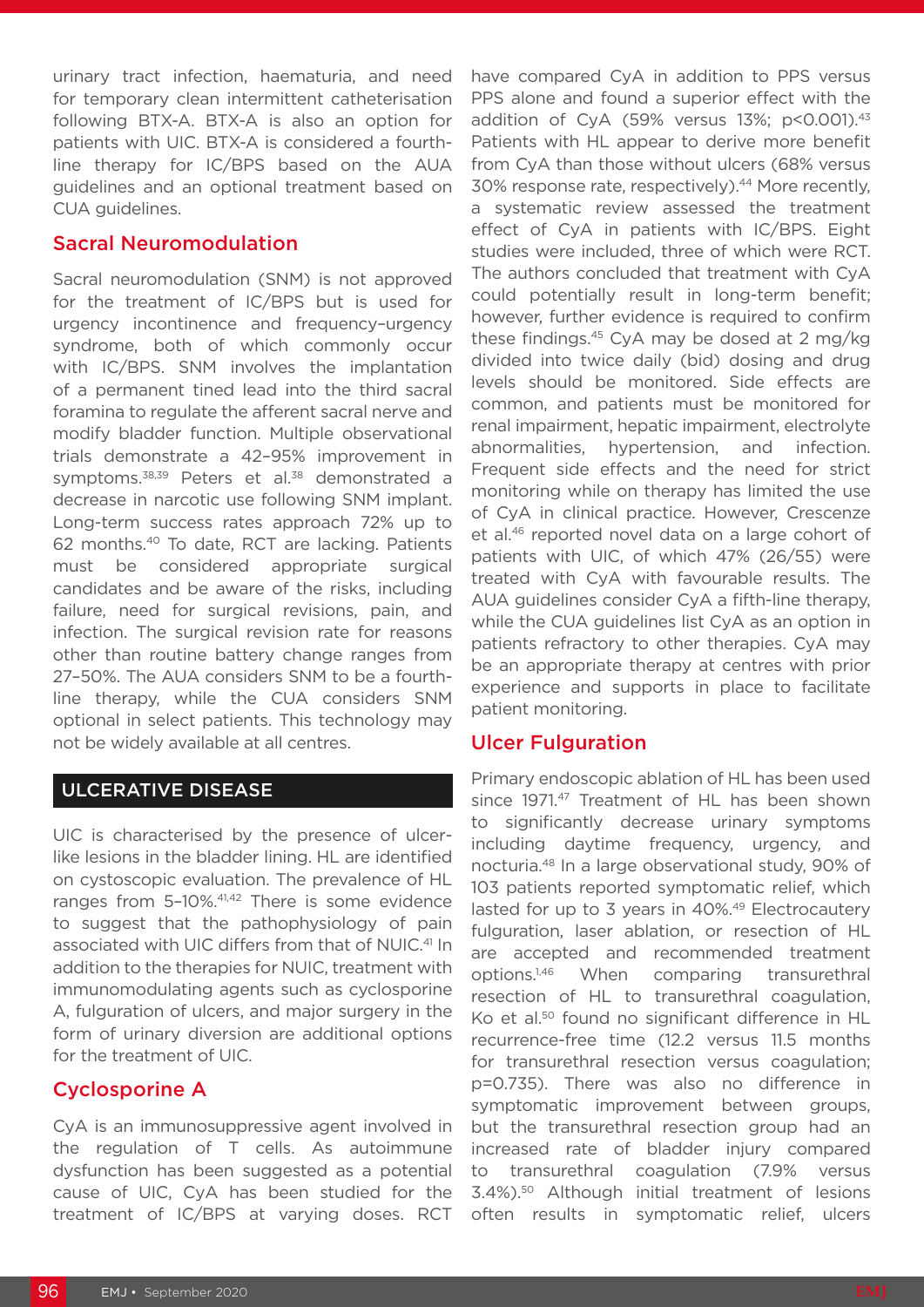recur and require retreatment in the majority of patients.

#### Intralesion Triamcinolone Injection

Triamcinolone is a long-acting synthetic steroid. Central injection of triamcinolone into HL at a depth of 2–3 mm has shown therapeutic benefit and is a therapeutic option for UIC.51,52 Observational studies report a 70–91% response rate that lasted between 7 and 12 months.<sup>46,52</sup> Repeat injections are likely to be required and thought to be safe. Dosing consists of 1 mL vial of triamcinolone (40 mg/mL) diluted in 9 cm3 of injectable normal saline, which can then be injected in 1  $cm<sup>3</sup>$  aliquots.<sup>7</sup> This outpatient procedure is done through a cystoscope under general or spinal anaesthetic.

#### Invasive Surgical Procedures

Radical surgery in the form of urinary diversion is considered as a last resort for severe UIC. Urinary diversion may be performed with or without a concomitant cystectomy and is usually in the form of an ileal conduit. Historically, augmentation cystoplasty was performed. There are several case reports evaluating patient outcomes following urinary diversion. Andersen et al.53 reported a 74% pain-free rate and 68% satisfaction rate following surgery. Of those who do not have a cystectomy performed at the original surgery, 17–22% will go on to require a cystectomy after urinary diversion because of ongoing pain.53,54 Patients with identifiable disease (i.e., HL) in the bladder and those with diminished maximum anaesthetic bladder capacity based on findings at hydrodistension are more likely to find an improvement in pain and urinary symptoms following urinary diversion. The complication rate is high with this type of surgery and ranges in severity. According to the AUA and CUA guidelines, radical surgery should be considered an absolute last resort for patients with IC/BPS and reserved for patients with severe UIC.

#### NOVEL TREATMENTS

Novel treatments are constantly being investigated for the treatment of IC/BPS. Examples include oral therapies, hyperbaric oxygen, extracorporeal shockwave lithotripsy, stem cell therapy, and cannabinoids. Several

oral therapies are being investigated for future use in the treatment of IC/BPS. Neurotropic growth factors, such as nerve growth factor (NGF), are upregulated in inflammatory conditions including IC/BPS.55 Monoclonal antibodies directed against NGF have been under investigation including tanezumab and fulranumab; these studies have been terminated because of the adverse side-effect profile. To avoid systemic effects of this medication class, the use of a liposomal NGF delivery system is being investigated.55

Rosiptor (AQX-1125) is an oral SHIP-1 activator that is thought to negatively regulate the PI3K pathway to reduce an immunological reaction, acting as an anti-inflammatory. Tipelukast (MN-001) is an oral agent that inhibits phosphodiesterases and acts as a leukotriene receptor antagonist, also exerting an anti-inflammatory effect. Suplatast tosilate (IPD-1151 T) is another novel agent under investigation, based on its immunomodulating effects suppressing IgE. These, and several other agents, represent potential future treatments for IC/BPS. Recently, however, Nickel et al.<sup>56</sup> reported negative results from a 12-week randomised, double-blind, placebocontrolled, Phase 3 clinical trial showing no significant difference in daily bladder pain in patients treated with AQX-1125 compared to placebo. This study also highlighted the challenges of designing clinical trials for future intervention strategies for IC/BPS.

The use of hyperbaric oxygen chambers has been suggested to improve IC/BPS pain intensity by nearly 30%, with a 15% increase in single-void volumes.<sup>57</sup> There is some evidence to suggest that hyperbaric oxygen may be more effective for UIC compared to NUIC.<sup>58</sup> The effect appears to be related to enhanced O<sub>2</sub> delivery to the bladder mucosa during the filling phase, the phase when the majority of patients experience symptoms.

Very recently, a prospective, multicentre, doubleblind RCT reported a decrease in pelvic pain scores following pelvic extracorporeal shockwave lithotripsy (N=24; 2,000 shocks; 3 Hz; maximum total energy flow density:  $0.25$  mL/mm<sup>2</sup>) versus a placebo treatment (N=25; shockwave setting without energy transmission); however, the study did not meet the primary endpoint of change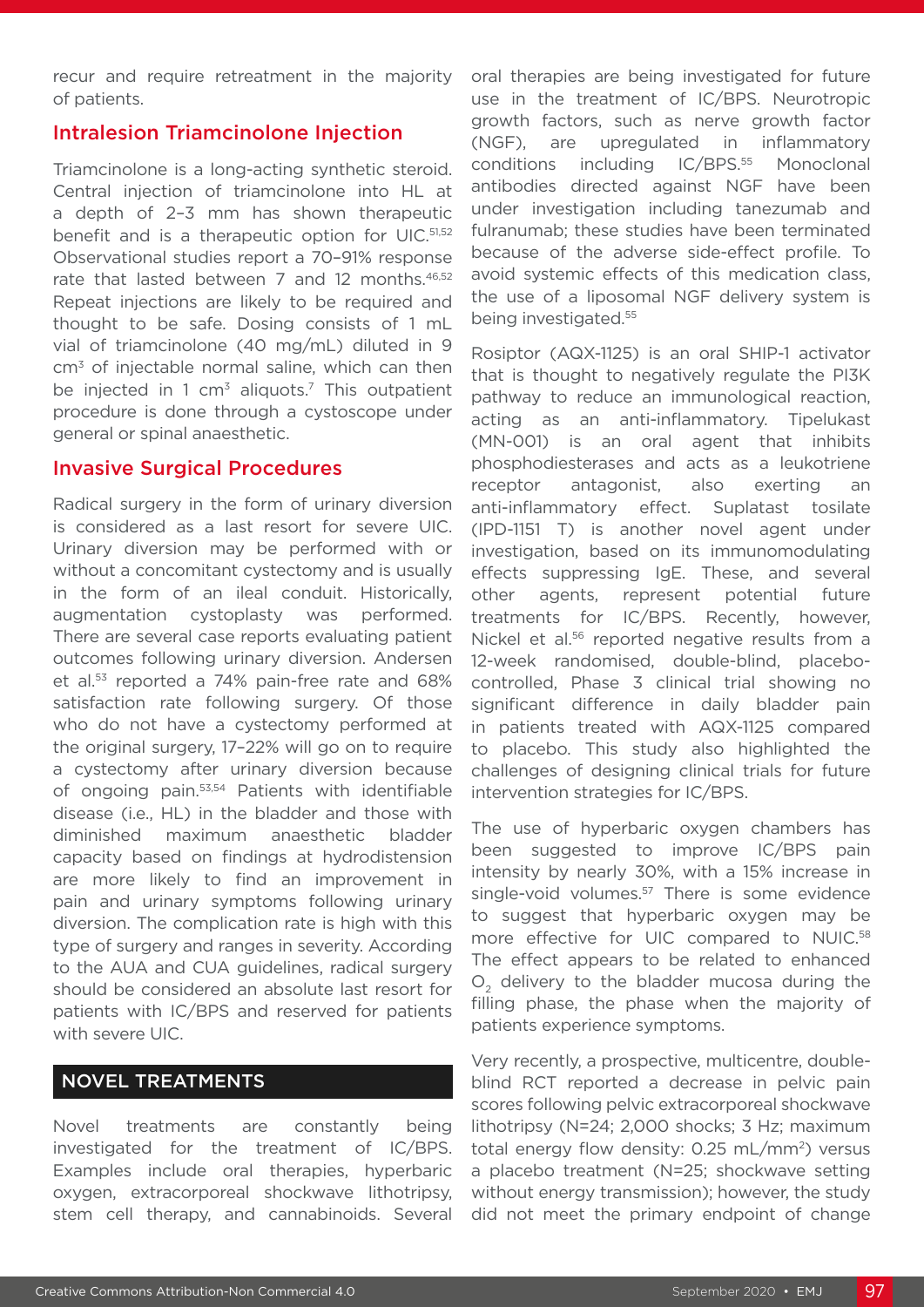in O'Leary-Sant symptom scores. No significant adverse events were detected.59

Based on a similar mode of action as CyA, intravesical tacrolimus has been investigated as a treatment for IC/BPS. In a recent pilot study, Mishra et al.<sup>60</sup> found that 54% of patients (13/24) treated with intravesical tacrolimus (0.1 mg/ kg) dissolved in DMSO/sterile water reported a significant improvement in symptoms based on a global response assessment (GRA). Minimal side effects were noted and it was well tolerated.

The use of stem cells for IC/BPS has not been investigated in human subjects to date. However, stem cells have proven to be a viable option in animal models of IC/BPS.<sup>61</sup> Future study is directed towards introducing stem cells into trials on human subjects for various urological conditions.

Cannabinoid (CB) receptors are being investigated because of their potential for antiinflammatory and immunomodulating effects.<sup>62</sup> Rodent models, followed by human studies, have confirmed that both CB1 and CB2 receptors are present in the urinary bladder.<sup>63</sup> Initial rodent studies demonstrated that the activation of CB1 and/or CB2 receptors reduced bladder inflammation by blocking the peripheral mechanical sensitivity that accompanies

inflammatory cystitis.<sup>64</sup> Recently, a survey of men with chronic prostatitis/chronic pelvic pain syndrome revealed a cannabis use rate of nearly 50%. Of these, over half stated that cannabis was "somewhat/very effective" in managing their symptoms.65 The role of CB receptors in the urinary bladder remains an area of active research.<sup>66,67</sup> To date, however, there is a paucity of clinical research investigating the use of cannabinoids in patients with IC/BPS.

#### **CONCLUSION**

IC/BPS represents a debilitating syndrome, consisting of pain perceived to be related to the bladder and associated with lower urinary tract symptoms. It has been shown to significantly impair QoL and the aetiology is poorly understood. There are numerous treatment options available but none that cure or alter the natural history of the disease. Treatments should be selected on an individualised basis, based on the primary symptomatology, patient preference, availability, and adverse sideeffect profile. Differentiating NUIC from UIC is imperative as treatment of ulcers may result in a significant improvement in symptoms. A proportion of patients will require a multimodal approach to therapy and ongoing, supportive care.

#### References

- 1. Hanno P et al; American Urological Association. Diagnosis and treatment of interstitial cystitis/bladder pain syndrome: AUA guideline amendment. J Urol. 2015;193(5):1545-53.
- 2. Hanno P, Dmochowski R. Status of international consensus on interstitial cystitis/bladder pain syndrome/ painful bladder syndrome: 2008 snapshot. Neurourol Urodyn. 2009;28(4):274-86.
- 3. Pape J et al. Variations in bladder pain syndrome/interstitial cystitis (IC) definitions, pathogenesis, diagnostics and treatment: a systematic review and evaluation of national and international guidelines. Int Urogynecol J. 2019;30(11):1795-805.
- Konkle K et al. Comparison of an interstitial cystitis/bladder pain syndrome clinical cohort with symptomatic community women from the RAND interstitial cystitis epidemiology study. J Urol. 2012;187(2):508-12.
- 5. Berry S et al. Prevalence of symptoms of bladder pain syndrome/interstitial cystitis among adult females in the United States. J Urol. 2011;186(2):540-4.
- 6. Cox A et al. CUA guideline: diagnosis and treatment of interstitial cystitis/ bladder pain syndrome. Can Urol Assoc J. 2016;10(5-6):E136-55.
- 7. Suskind A et al. The prevalence and overlap of interstitial cystitis/ bladder pain syndrome and chronic prostatitis/chronic pelvic pain syndrome in men: results of the RAND interstitial cystitis epidemiology male study. J Urol. 2013;189(1):141-5.
- 8. Peters K et al. Are ulcerative and nonulcerative interstitial cystitis/ painful bladder syndrome 2 distinct diseases? A study of coexisting conditions. Urology. 2011;78(2):301-8.
- 9. Shoskes D et al. Clinical phenotyping in chronic prostatitis/chronic pelvic

pain syndrome and interstitial cystitis: a management strategy for urologic chronic pelvic pain syndromes. Prostate Cancer Prostatic Dis. 2009;12(2):177-83.

- 10. Foster H et al. Effect of amitriptyline on symptoms in treatment naive patients with interstitial cystitis/ painful bladder syndrome. J Urol. 2010;183(5):1853-8.
- 11. Bosch P. Examination of the significant placebo effect in the treatment of interstitial cystitis/ bladder pain syndrome. Urology. 2014;84(2):321-6.
- 12. Shorter B et al. Effect of comestibles on symptoms of interstitial cystitis. J Urol. 2007;178(1):145-52.
- 13. Chaiken D et al. Behavioral therapy for the treatment of refractory interstitial cystitis. J Urol. 1993;149(6):1445-8.
- 14. Whitmore K. Complementary and alternative therapies as treatment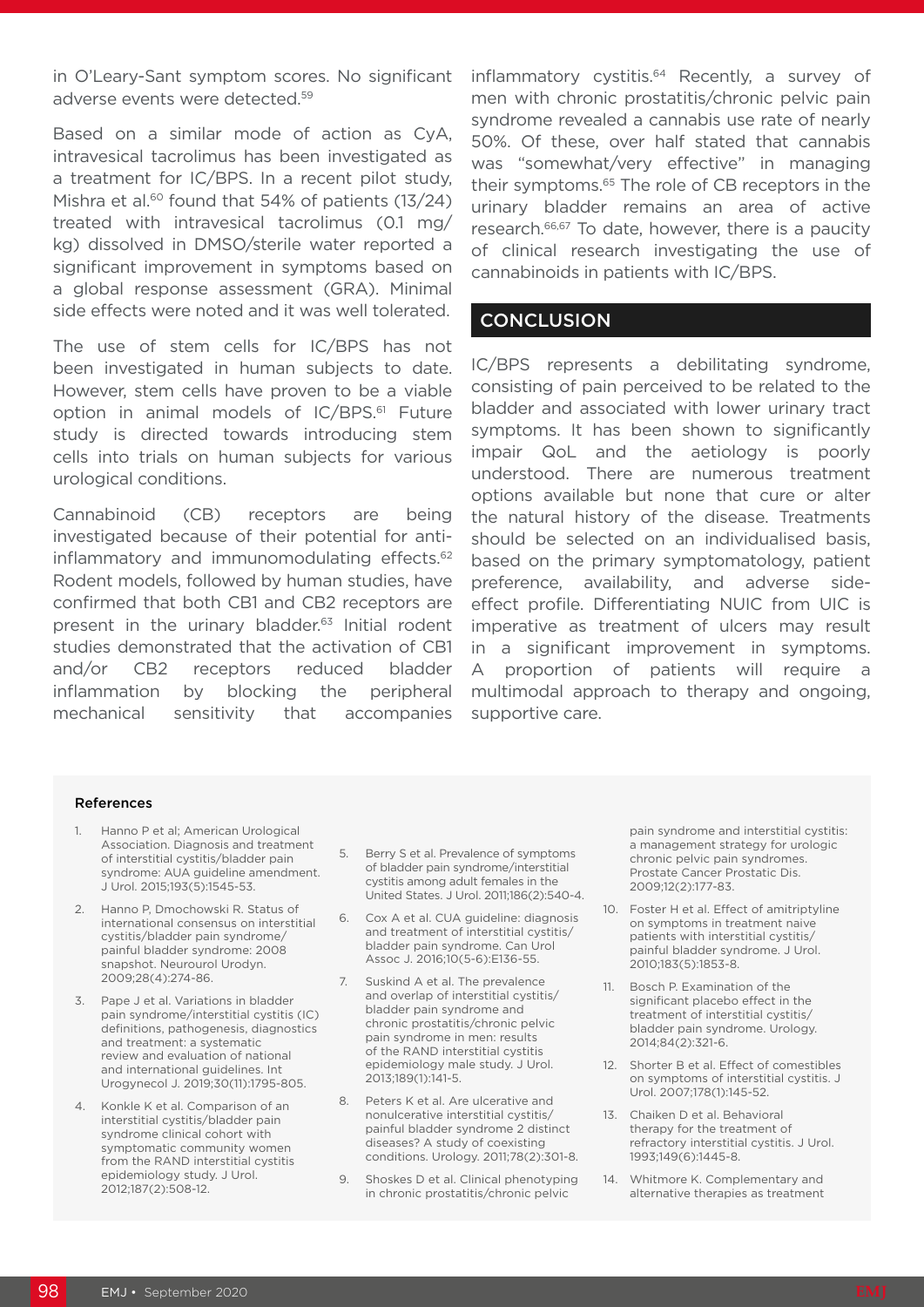approaches for interstitial cystitis. Rev Urol. 2002;4(Suppl 1):S28-35.

- 15. Bassaly R et al. Myofascial pain and pelvic floor dysfunction in patients with interstitial cystitis. Int Urogynecol J. 2011;22(4):413-8.
- 16. FitzGerald M et al; Interstitial Cystitis Collaborative Research Network. Randomized multicenter clinical trial of myofascial physical therapy in women with interstitial cystitis/painful bladder syndrome and pelvic floor tenderness. J Urol. 2012;187(6):2113-8.
- 17. Oyama I et al. Modified Thiele massage as therapeutic intervention for female patients with interstitial cystitis and high-tone pelvic floor dysfunction. Urology. 2004;64(5):862-5.
- 18. Cvach K, Rosamilia A. Review of intravesical therapies for bladder pain syndrome/interstitial cystitis. Transl Androl Urol. 2015;4(6):629-37.
- 19. Hwang P et al. Efficacy of pentosan polysulfate in the treatment of interstitial cystitis: a meta-analysis. Urology. 1997;50(1):39-43.
- 20. Samsung Medical Center. The efficacy of pentosan polysulfate sodium, hydrodistension and combination therapy in patients with bladder pain syndrome. NCT01895153. https://clinicaltrials.gov/ct2/show/ NCT01895153.
- 21. Davis E et al. Safety and efficacy of the use of intravesical and oral pentosan polysulfate sodium for interstitial cystitis: a randomized double-blind clinical trial. J Urol. 2008;179(1):177-85.
- 22. Wang D et al. Pentosan-associated maculopathy: prevalence, screening guidelines, and spectrum of findings based on prospective multimodal analysis. Can J Ophthalmol. 2020;55(2):116-25.
- 23. Hanno P et al. Use of amitriptyline in the treatment of interstitial cystitis. J Urol. 1989;141(4):846-8.
- 24. van Ophoven A, Hertle L. Long-term results of amitriptyline treatment for interstitial cystitis. J Urol. 2005;174(5):1837-40.
- 25. Thilagarajah R et al. Oral cimetidine gives effective symptom relief in painful bladder disease: a prospective, randomized, doubleblind placebo-controlled trial. BJU Int. 2001;87(3):207-12.
- 26. Sant G et al; Interstitial Cystitis Clinical Trials Group. A pilot clinical trial of oral pentosan polysulfate and oral hydroxyzine in patients with interstitial cystitis. J Urol. 2003;170(3):810-5.
- 27. Giusto L et al. An evaluation of the pharmacotherapy for interstitial cystitis. Expert Opin Pharmacother. 2018;19(10):1097-108.
- 28. Dawson T, Jamison J. Intravesical treatments for painful bladder

syndrome/ interstitial cystitis. Cochrane Database Syst Rev. 2007;(4):CD006113.

- 29. Tomoe H. In what type of interstitial cystitis/bladder pain syndrome is DMSO intravesical instillation therapy effective? Transl Androl Urol. 2015;4(6):600-4.
- 30. Parsons C et al. Treatment of interstitial cystitis with intravesical heparin. Br J Urol. 1994;73(5):504-7.
- 31. Parsons C. Successful downregulation of bladder sensory nerves with combination of heparin and alkalinized lidocaine in patients with interstitial cystitis. Urology. 2005;65(1):45-8.
- 32. Rovner E et al. Treatments used in women with interstitial cystitis: the interstitial cystitis data base (ICDB) study experience. The interstitial cystitis data base study group. Urology. 2000;56(6):940-5.
- 33. Olson L et al. A systematic review of the literature on cystodistension in bladder pain syndrome. Int Urogynecol J. 2018;29(2):251-7.
- 34. Giannantoni A et al. Botulinum neurotoxin A intravesical injections in interstitial cystitis/bladder painful syndrome: a systematic review with meta-analysis. Toxins (Basel). 2019;11(9):510.
- 35. Zhang W et al. Intravesical treatment for interstitial cystitis/painful bladder syndrome: a network meta-analysis. Int Urogynecol J. 2017;28(4):515-25.
- 36. Pinto R et al. Intratrigonal OnabotulinumtoxinA improves bladder symptoms and quality of life in patients with bladder pain syndrome/interstitial cystitis: a pilot, single center, randomized, doubleblind, placebo controlled trial. J Urol. 2018;199(4):998-1003.
- 37. Chuang Y, Kuo H. A prospective, multicenter, double-blind, randomized trial of bladder instillation of liposome formulation OnabotulinumtoxinA for interstitial cystitis/bladder pain syndrome. J Urol. 2017;198(2):376-82.
- 38. Peters K, Konstandt D. Sacral neuromodulation decreases narcotic requirements in refractory interstitial cystitis. BJU Int. 2004;93(6):777-9.
- 39. Powell C, Kreder K. Long-term outcomes of urgency-frequency syndrome due to painful bladder syndrome treated with sacral neuromodulation and analysis of failures. J Urol. 2010;183(1):173-6.
- 40. Gajewski B, Al-Zahrani A. The long-term efficacy of sacral neuromodulation in the management of intractable cases of bladder pain syndrome: 14 years of experience in one centre. BJU Int. 2011;107(8):1258-64.
- 41. Peters K et al. Cystectomy for ulcerative interstitial cystitis: sequelae and patients' perceptions of improvement. Urology.

2013;82(4):829-33.

- 42. Ryu J et al. Elimination of Hunner's ulcers by fulguration in patients with interstitial cystitis: is it effective and long lasting? Korean J Urol. 2013;54(11):767-71.
- 43. Sairanen J et al. Cyclosporine A and pentosan polysulfate sodium for the treatment of interstitial cystitis: a randomized comparative study. J Urol. 2005;174(6):2235-8.
- 44. Forrest J et al. Cyclosporine A for refractory interstitial cystitis/ bladder pain syndrome: experience of 3 tertiary centers. J Urol. 2012;188(4):1186-91.
- 45. Wang Z, Zhang L. Treatment effect of cyclosporine A in patients with painful bladder syndrome/interstitial cystitis: A systematic review. Exp Ther Med. 2016;12(1):445-50.
- 46. Crescenze I et al. Advanced management of patients with ulcerative interstitial cystitis/bladder pain syndrome. Urology. 2019;133:78-83.
- 47. Kerr W. Interstitial cystitis: treatment by transurethral resection. J Urol. 1971;105(5):664-6.
- 48. Ko K et al. Therapeutic effects of endoscopic ablation in patients with Hunner type interstitial cystitis. BJU Int. 2018;121(4):659-66.
- 49. Peeker R et al. Complete transurethral resection of ulcers in classic interstitial cystitis. Int Urogynecol J Pelvic Floor Dysfunct. 2000;11(5):290-5.
- 50. Ko K et al. Comparison of the efficacy between transurethral coagulation and transurethral resection of hunner lesion in interstitial cystitis/ bladder pain syndrome patients: a prospective randomized controlled trial. Eur Urol. 2020;77(5):644-51.
- 51. Funaro M et al. Endoscopic injection of low dose triamcinolone: a simple, minimally invasive, and effective therapy for interstitial cystitis with hunner lesions. Urology. 2018;118:25-9.
- 52. Cox M et al. Assessment of patient outcomes following submucosal injection of triamcinolone for treatment of Hunner's ulcer subtype interstitial cystitis. Can J Urol. 2009;16(2):4536-40.
- 53. Andersen A et al. Long-term experience with surgical treatment of selected patients with bladder pain syndrome/interstitial cystitis. Scand J Urol Nephrol. 2012;46(4):284-9.
- 54. Rossberger J et al. Long-term results of reconstructive surgery in patients with bladder pain syndrome/interstitial cystitis: subtyping is imperative. Urology. 2007;70(4):638-42.
- 55. Ogawa T et al. Current and emerging drugs for interstitial cystitis/bladder pain syndrome (IC/BPS). Expert Opin Emerg Drugs. 2015;20(4):555-70.
- 56. Nickel J et al. Targeting the SHIP1 pathway fails to show treatment